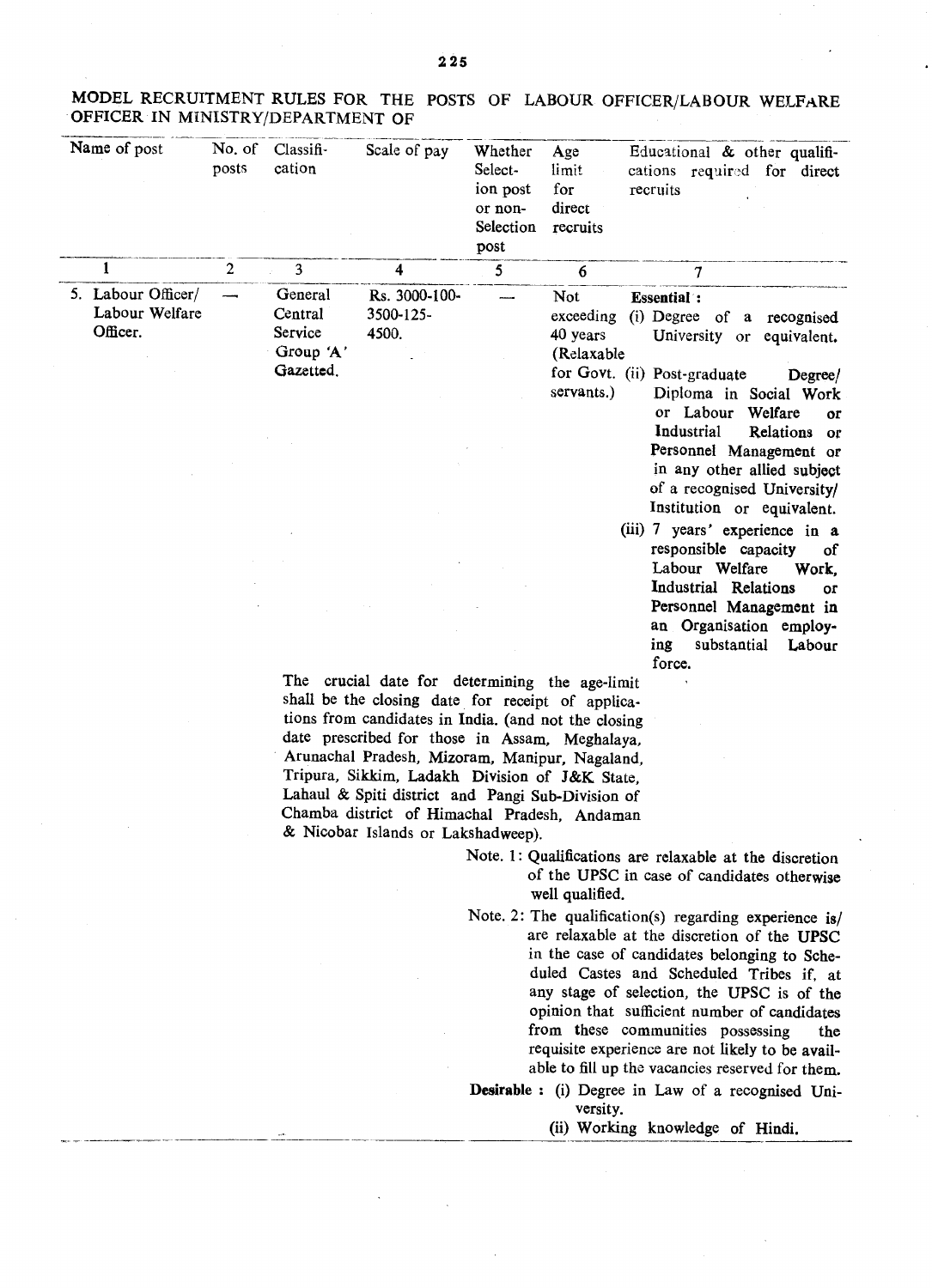| Whether age<br>and educational<br>qualifications<br>prescribed for<br>direct recruits<br>will apply in<br>the case of<br>Promotees. | Period of<br>Probation<br>if any. | Method of<br>rectt, whether<br>by direct rectt.<br>or by deputation/<br>transfer $\&$<br>percentage of the<br>vacancies to be<br>filled by various<br>methods. | In case of rectt.<br>by promotion/<br>deputation/transfer,<br>promotion deputa-<br>tion/transfer<br>to be made.                                                                                                | If a DPC<br>exists,<br>what is its | Circumstances in<br>which UPSC is<br>to be consulted<br>grades from which composition in making rectt. |
|-------------------------------------------------------------------------------------------------------------------------------------|-----------------------------------|----------------------------------------------------------------------------------------------------------------------------------------------------------------|----------------------------------------------------------------------------------------------------------------------------------------------------------------------------------------------------------------|------------------------------------|--------------------------------------------------------------------------------------------------------|
| 8                                                                                                                                   | $\mathbf{Q}$                      | 10                                                                                                                                                             | 11                                                                                                                                                                                                             | 12                                 | 13                                                                                                     |
|                                                                                                                                     |                                   |                                                                                                                                                                | <b>Transfer on</b><br>deputation                                                                                                                                                                               |                                    |                                                                                                        |
|                                                                                                                                     |                                   | in Labour Welfare Work.                                                                                                                                        | Officers under the Central/State Govts. holding<br>analogous posts or with at least 5/8 years' Service<br>in posts in the scale of Rs. 2200-4000/2000-3500<br>respectively or equivalent and having experience |                                    |                                                                                                        |
|                                                                                                                                     |                                   |                                                                                                                                                                | (Period of deputation including period of deputation<br>spent in any other ex-cadre post held immediately<br>preceding this appointment in any other Government<br>Department shall not exceedyears).          |                                    |                                                                                                        |

 $\mathcal{A}$ 

58-237 P & Trg./94

 $\label{eq:2.1} \begin{split} \mathcal{A}(\mathbf{t},\mathbf{t}) &= \mathcal{A}(\mathbf{t})\\ \mathcal{A}(\mathbf{t}) &= \mathcal{A}(\mathbf{t})\\ \mathcal{A}(\mathbf{t}) &= \mathcal{A}(\mathbf{t}) \end{split}$ 

 $\label{eq:2.1} \frac{1}{\sqrt{2}}\int_{0}^{\infty}\frac{d\mu}{\lambda} \left( \frac{d\mu}{\lambda} \right) \frac{d\mu}{\lambda} \, d\mu$ 

 $\label{eq:2.1} \frac{d\mathbf{r}}{d\mathbf{r}} = \frac{1}{2} \sum_{i=1}^n \frac{d\mathbf{r}}{d\mathbf{r}} \left[ \frac{d\mathbf{r}}{d\mathbf{r}} \right] \left[ \frac{d\mathbf{r}}{d\mathbf{r}} \right] \left[ \frac{d\mathbf{r}}{d\mathbf{r}} \right] \left[ \frac{d\mathbf{r}}{d\mathbf{r}} \right] \left[ \frac{d\mathbf{r}}{d\mathbf{r}} \right] \left[ \frac{d\mathbf{r}}{d\mathbf{r}} \right] \left[ \frac{d\mathbf{r}}{$  $\label{eq:2.1} \frac{1}{\sqrt{2}}\left(\frac{1}{\sqrt{2}}\right)^2\left(\frac{1}{\sqrt{2}}\right)^2\left(\frac{1}{\sqrt{2}}\right)^2\left(\frac{1}{\sqrt{2}}\right)^2\left(\frac{1}{\sqrt{2}}\right)^2.$ 

 $\hat{\mathcal{A}}_{\text{max}}$ 

 $\frac{1}{2} \left( \frac{1}{2} \left( \frac{1}{2} \right) \right) \left( \frac{1}{2} \right) \left( \frac{1}{2} \right)$ 

 $\label{eq:2} \mathcal{L}(\mathcal{L}) = \begin{cases} \mathcal{L}^{(n)} & \text{if } n \geq 1, \\ \mathcal{L}^{(n)} & \text{if } n \geq 1. \end{cases}$ 

 $\ddot{\phantom{a}}$ 

 $\mathcal{L}^{\text{max}}_{\text{max}}$  ,  $\mathcal{L}^{\text{max}}_{\text{max}}$  ,  $\mathcal{L}^{\text{max}}_{\text{max}}$ 

 $\frac{1}{\sqrt{2}}$ 

 $\mathcal{L}_{\rm{max}}$ 

 $\mathcal{L}_{\text{max}}$  , and  $\mathcal{L}_{\text{max}}$ 

 $\label{eq:2.1} \frac{1}{\sqrt{2\pi}}\sum_{i=1}^n\frac{1}{\sqrt{2\pi}}\sum_{i=1}^n\frac{1}{\sqrt{2\pi}}\sum_{i=1}^n\frac{1}{\sqrt{2\pi}}\sum_{i=1}^n\frac{1}{\sqrt{2\pi}}\sum_{i=1}^n\frac{1}{\sqrt{2\pi}}\sum_{i=1}^n\frac{1}{\sqrt{2\pi}}\sum_{i=1}^n\frac{1}{\sqrt{2\pi}}\sum_{i=1}^n\frac{1}{\sqrt{2\pi}}\sum_{i=1}^n\frac{1}{\sqrt{2\pi}}\sum_{i=1}^n\$ 

 $\sim 100$ 

 $\tilde{\mathcal{A}}$ 

 $\mathcal{L}^{\text{max}}_{\text{max}}$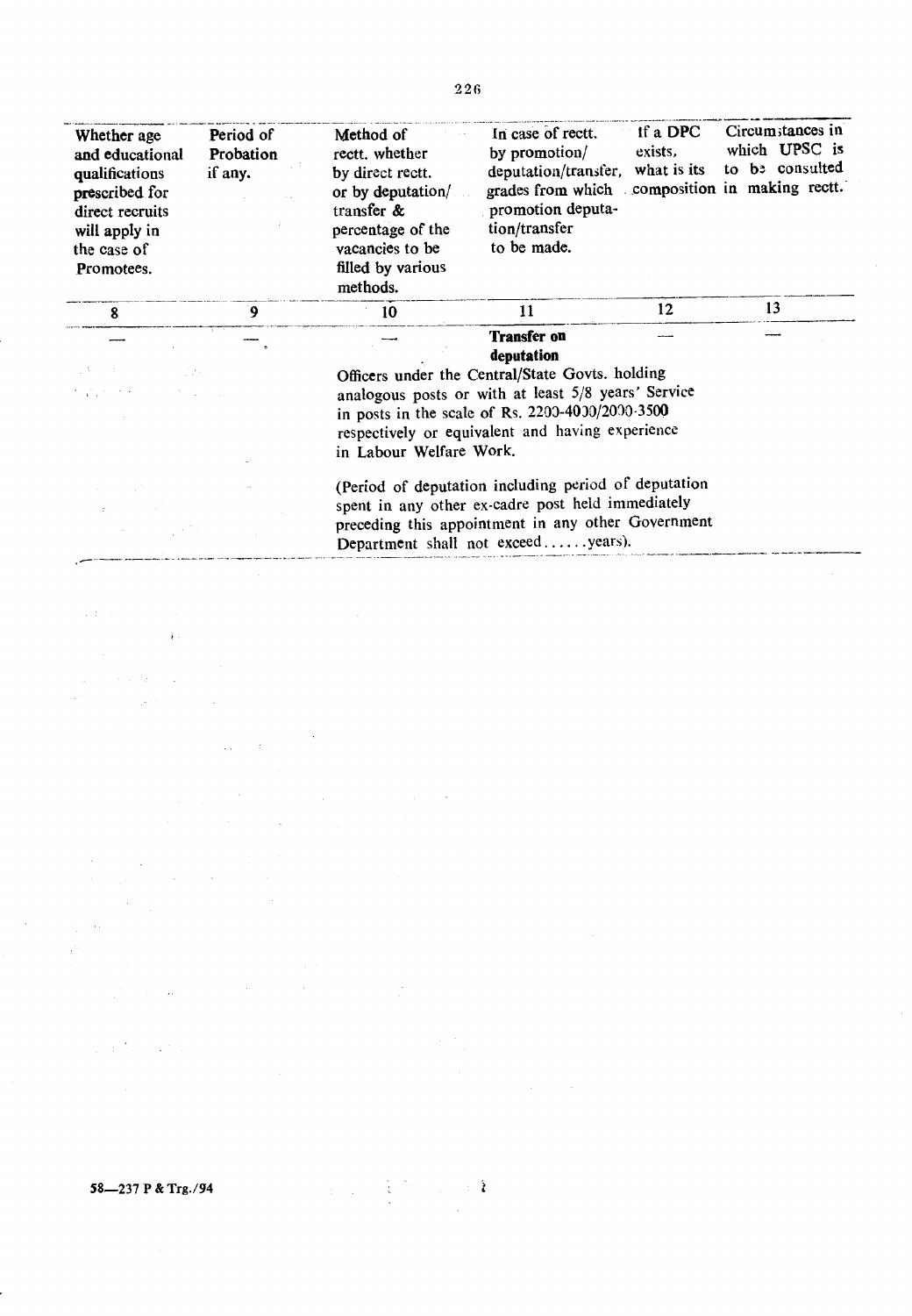| Name of Post                                     | No. of<br>posts | Classifi-<br>cation                                           | Scale of pay                                                                                                                                                                                                                                                                                                                                                                                               | Whether<br>Select-<br>ion post<br>or non-<br>Selection<br>post. | Age<br>limit<br>for<br>direct<br>recruits.               | Educational and other quali-<br>fications required for direct<br>recruits                                                                                                                                                                                                                                                                                                                                                                                                                                                                              |
|--------------------------------------------------|-----------------|---------------------------------------------------------------|------------------------------------------------------------------------------------------------------------------------------------------------------------------------------------------------------------------------------------------------------------------------------------------------------------------------------------------------------------------------------------------------------------|-----------------------------------------------------------------|----------------------------------------------------------|--------------------------------------------------------------------------------------------------------------------------------------------------------------------------------------------------------------------------------------------------------------------------------------------------------------------------------------------------------------------------------------------------------------------------------------------------------------------------------------------------------------------------------------------------------|
| 1                                                | $\overline{c}$  | 3                                                             | 4                                                                                                                                                                                                                                                                                                                                                                                                          | 5                                                               | $6\phantom{1}$                                           | 7                                                                                                                                                                                                                                                                                                                                                                                                                                                                                                                                                      |
| 6. Labour Officer/<br>Labour Welfare<br>Officer. |                 | General<br>Central<br>Service<br>Group 'A'<br>Gazetted.<br>ä. | Rs. 2200-75-<br>2800-EB-100-<br>4000.<br>The crucial date for determining the age-limit                                                                                                                                                                                                                                                                                                                    |                                                                 | Not<br>exceeding<br>35 years<br>(Relaxable<br>servants). | <b>Essential:</b><br>(i) Degree of a recognised<br>University or equivalent.<br>for Govt. (ii) Post-graduate<br>Degree/<br>Diploma in Social Work/<br>Labour Welfare or<br>Indus-<br>trial Relations or Person-<br>nel Management or in any<br>other allied subject<br>οf<br>recognised<br>University/<br>Institution or equivalent.<br>(iii) 5 years experience in a<br>responsible capacity<br>оf<br>Labour<br>welfare<br>work.<br>Industrial relations or Per-<br>sonnel Management in an<br>Organisation<br>employing<br>substantial Labour force. |
|                                                  |                 |                                                               | shall be the closing date for receipt of applica-<br>tions from candidates in India. (and not the closing<br>date prescribed for those in Assam, Meghalaya,<br>Arunachal Pradesh, Mizoram, Manipur, Nagaland,<br>Tripura, Sikkim, Ladakh Division of J&K State,<br>Lahaul & Spiti district and Pangi Sub Division of<br>Chamba district of Himachal Pradesh, Andaman &<br>Nicobar Islands or Lakshadweep). |                                                                 | well qualified.                                          | Note. 1: Qualifications are relaxable at the discretion<br>of the UPSC in case of candidates otherwise<br>Note. 2: The qualification(s) regarding experience is/<br>$\alpha$ and $\alpha$ is the state of $\alpha$ and $\alpha$ is the state of $\alpha$                                                                                                                                                                                                                                                                                               |

MODEL RECRUITMENT RULES FOR THE POSTS OF LABOUR OFFICER/LABOUR WELFARE OFFICER. IN MINISTRY/DEPARTMENT OF .

> are relaxable at the discretion of the UPSC in the case of candidates belonging to Scheduled Castes and Scheduled Tribes if, at any stage of selection, the UPSC is of the opinion

that sufficient number of candidates from these communities possessing the requisite experience are not likely to be available to fill up the vacancies reserved for them.

Desirable: (i) Degree in law of a recognised University.

(ii) Working knowledge of Hindi.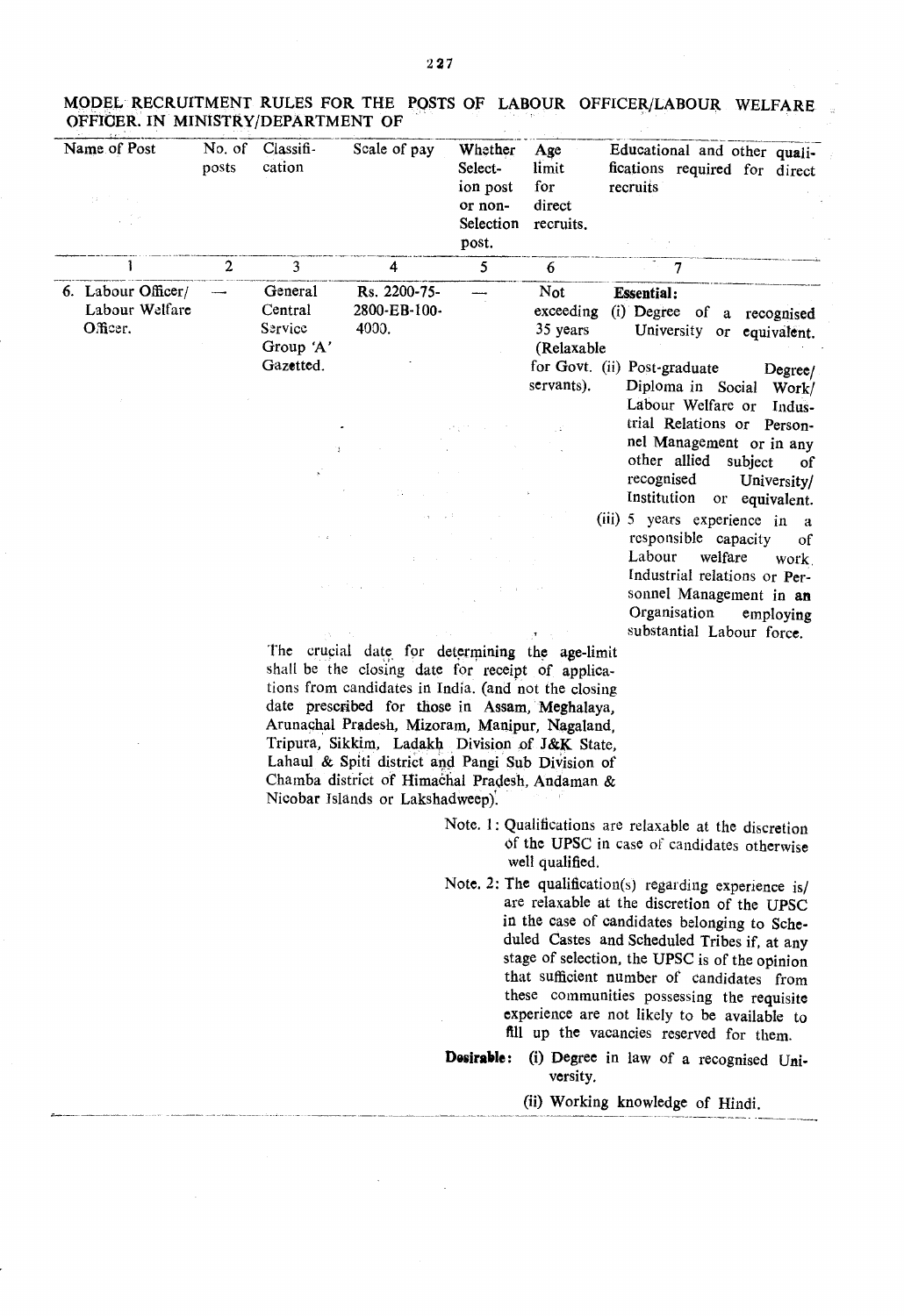| Whether age<br>and educational<br>qualifications<br>prescribed for<br>direct recruits<br>will apply in<br>the case of<br>promotees. | Period of<br><b>Probation</b><br>if any | Method of rectt.<br>whether by direct<br>rectt. or by<br>deputation/transfer<br>& percentage of<br>the vacancies to<br>be filled by various<br>methods. | In case of rectt.<br>by promotion/<br>deputation/transfer,<br>grades from which<br>promotion/<br>deputation/transfer<br>to be made | If a DPC<br>exists.<br>what is<br>its<br>composition | Circumstances in<br>which UPSC is<br>be consulted<br>to<br>in making rectt. |
|-------------------------------------------------------------------------------------------------------------------------------------|-----------------------------------------|---------------------------------------------------------------------------------------------------------------------------------------------------------|------------------------------------------------------------------------------------------------------------------------------------|------------------------------------------------------|-----------------------------------------------------------------------------|
|                                                                                                                                     |                                         | 10<br>计定当分数 经价                                                                                                                                          | $-11$                                                                                                                              | 12                                                   |                                                                             |

## @Transfer on deputation

Officers under the Central/State Govt. holding analogous posts or with at least 3 years service in posts in the scale of Rs. 2000-3500 or equivalent and having experience in Labour Welfare Work.

(Period of deputation including period of deputation spent in any other ex-cadre post held immediately preceding this appointment in any other Government Department shall not exceed......years.)

 $\chi^2$ ストー ない a di kalen ministrations.  $\sim$  15  $\sim 10^{-11}$  and  $\sim 10^{-1}$ 

计算机字母

a ta 1990 ya katika 1980 a wakazi wapatao  $\mathcal{L} = \mathcal{L} \mathcal{L} \mathcal{L}^{-1}$  $\label{eq:3} \mathcal{A} = \mathcal{A}^{\text{max}}_{\text{max}} \left( \mathcal{A}^{\text{max}}_{\text{max}} \left( \mathbf{p} \right) \right) = \mathcal{B}^{\text{max}}_{\text{max}} \left( \mathbf{p} \right) = \mathcal{B}^{\text{max}}_{\text{max}} \left( \mathcal{A}^{\text{max}}_{\text{max}} \left( \mathbf{p} \right) \right) \mathcal{B}^{\text{max}}_{\text{max}} \left( \mathbf{p} \right) \right)$ at the start of the start of the start of the start of the start of the start of the start of the start of the<br>The start of the start of the start of the start of the start of the start of the start of the start of the st الله المتحمل المتحركة المعتمدية والمتحدث برود المتحدث المتحدث المتحدثة.<br>والمستخدم المتحدث المتحدثة المتحدثة والمتحدث برود المتحدث المتحدثة  $\label{eq:1} \mathrm{B} \alpha = \mathrm{B}^{-1} \cdot \mathrm{B} \alpha = \mathrm{I}_{\alpha} \cdot \overline{\mathrm{B}} \mathrm{K} \left( \alpha \gamma^2 \right) \geq \alpha = \mathrm{I}_{\alpha} \cdot \frac{\mathrm{B} \alpha^2 \gamma^2 \mathrm{B} \cdot \mathrm{B} \cdot \mathrm{B} \cdot \mathrm{B} \cdot \mathrm{B} \cdot \mathrm{B} \cdot \mathrm{B} \cdot \mathrm{B} \cdot \mathrm{B} \cdot \mathrm{B} \cdot \mathrm{B} \cdot \mathrm{B} \cdot \mathrm{B} \cdot \mathrm{B} \cdot \mathrm{B} \cdot \mathrm{B} \cdot \mathrm{B} \cdot \mathrm$  $\label{eq:2.1} \left\langle \left(\widetilde{P}_{\lambda}\right)^{2} \right\rangle = \left\langle \left(\widetilde{Q}_{\lambda}\right)^{2} \right\rangle \left\langle \widetilde{Q}_{\lambda}\right| \left(\widetilde{P}_{\lambda}\right) = \left\langle \left(\widetilde{Q}_{\lambda}\right)^{2} \right\rangle \left\langle \widetilde{Q}_{\lambda}\right| \left(\widetilde{Q}_{\lambda}\right) = \left\langle \widetilde{Q}_{\lambda}\right|^{2} \left(\widetilde{Q}_{\lambda}\right) = \left\langle \widetilde{Q}_{\lambda}\right|^{2} \left(\widetilde{Q}_{\lambda}\right) = \left\langle \$ Control of Geneva i di sabab pasa senga serang kalim 人名阿比

"好"。 我们一个人的人。 不是你的人的  $\epsilon = \pm 1$ and the control of the second in the second of the program product 1. 医三十二指示 医阿里氏病 医鼻子的 医血糖 س.<br>محمد العربية في المستوى المستوى المستوى المستوى المستوى المستوى المستوى 24 F ال الأساس المعرض التي يتعالى التي تعالى المعرض المعرض المعرض المعرض المعرض المعرض المعرض المعرض المعرض المعرض<br>مساوات المعرض المعرض المعرض المعرض المعرض المعرض المعرض المعرض المعرض المعرض المعرض المعرض المعرض المعرض المعر م المسلمان المسلمان المسلمان المسلمان المسلمان المسلمان.<br>المسلمان المسلمان المسلمان المسلمان المسلمان المسلمان المسلمان المسلمان المسلمان المسلمان المسلمان المسلمان ال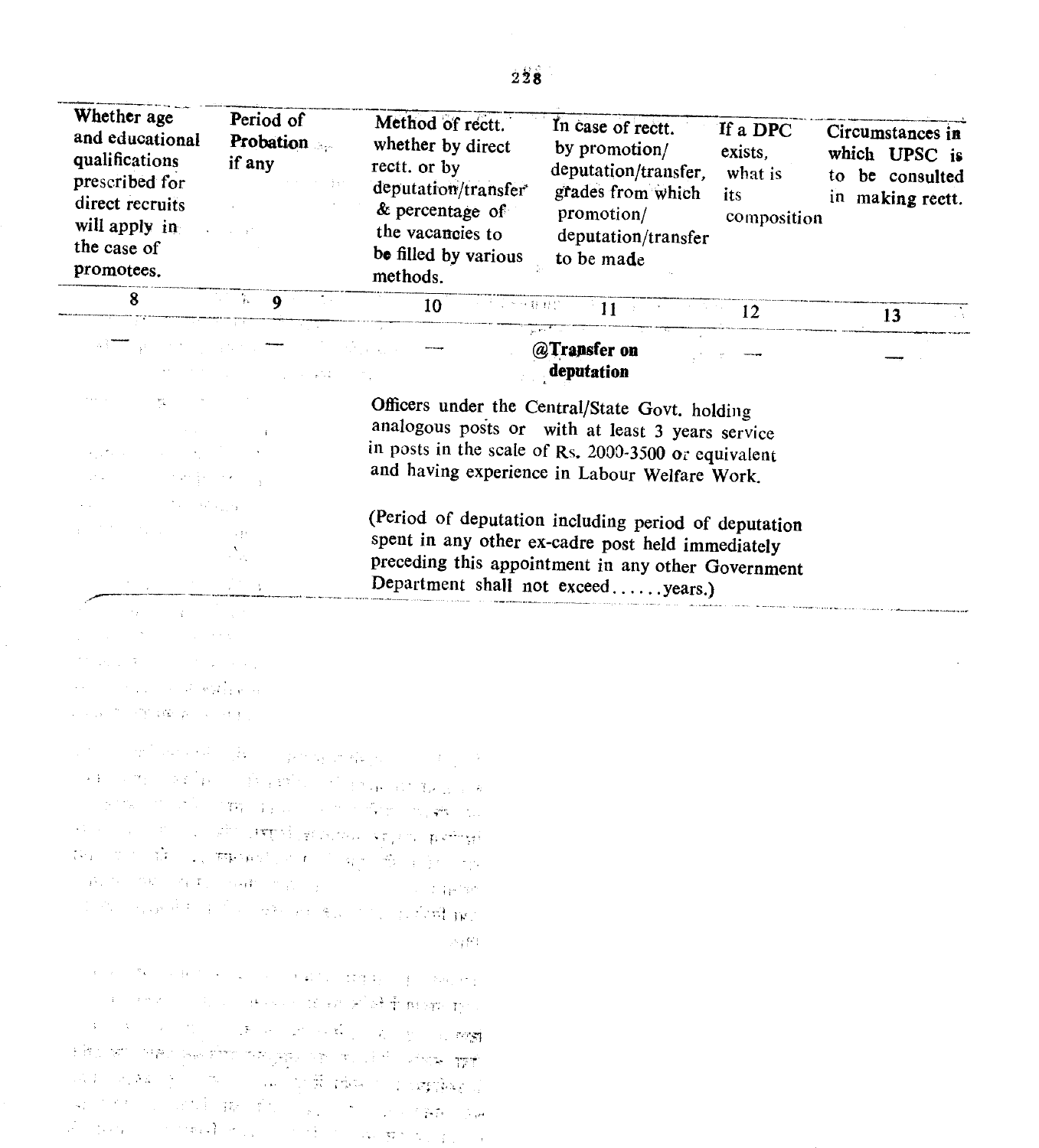$\hat{\mathcal{A}}$ 

| Age<br>Educational<br>and other quali-<br>limit<br>fications required for direct<br>for<br>recruits.<br>direct<br>recruit<br>7<br>6<br><b>Not</b><br><b>Essential:</b><br>(i) Degree<br>exceeding<br>of<br>a recognised<br>35 years<br>University<br>equivalent.<br>or<br>(Relaxable<br>for Govt.<br>(ii) Post-graduate<br>Degree/                                                                                                                                                                                                                                                                                                                                                                                                                                                                                                                                                                                                                                                                                                                                                                                                                                                                                                                                                                                                                                                   |
|--------------------------------------------------------------------------------------------------------------------------------------------------------------------------------------------------------------------------------------------------------------------------------------------------------------------------------------------------------------------------------------------------------------------------------------------------------------------------------------------------------------------------------------------------------------------------------------------------------------------------------------------------------------------------------------------------------------------------------------------------------------------------------------------------------------------------------------------------------------------------------------------------------------------------------------------------------------------------------------------------------------------------------------------------------------------------------------------------------------------------------------------------------------------------------------------------------------------------------------------------------------------------------------------------------------------------------------------------------------------------------------|
|                                                                                                                                                                                                                                                                                                                                                                                                                                                                                                                                                                                                                                                                                                                                                                                                                                                                                                                                                                                                                                                                                                                                                                                                                                                                                                                                                                                      |
|                                                                                                                                                                                                                                                                                                                                                                                                                                                                                                                                                                                                                                                                                                                                                                                                                                                                                                                                                                                                                                                                                                                                                                                                                                                                                                                                                                                      |
| servants).<br>Diploma in Social Work<br>or Labour<br>Welfare<br>or<br>Industrial Relations<br>or<br>Personnel Management or<br>in any other allied subject<br>of a recognised University/<br>Institution or equivalent.<br>(iii) 3 years' experience in a<br>responsible capacity<br>οf<br>Labour<br>Welfare Work,<br>Industrial Relations<br>or<br>Personnel Management in<br>an<br>Organisation employ-<br>ing<br>substantial<br>Labour<br>force.<br>The crucial date for determining the age-limit<br>shall be the closing date for receipt of applica-<br>tions from candidates in India. (and not the closing<br>date prescribed for those in Assam, Meghalaya,<br>Arunachal Pradesh, Mizoram, Manipur, Nagaland,<br>Tripura, Sikkim, Ladakh Division of J&K State.<br>Lahaul & Spiti district and Pangi Sub Division of<br>Chamba district of Himachal Pradesh, Andaman &<br>Nicobar Islands or Lakshadweep).<br>Note 1: Qualifications are relaxable at the<br>discretion<br>of candidates otherwise well qualified.<br>Note 2: The qualification(s) regarding experience $is$ /<br>are relaxable at the discretion of the UPSC<br>in the case of candidates, belonging to Sche-<br>duled Castes and Scheduled Tribes if, at any<br>stage of selection, the UPSC is of the opinion<br>that sufficient number of candidates from<br>these communities possessing the requisit; |
| experience are not likely to be available to<br>fill up the vacancies reserved for them.<br><b>Desirable :</b> (i) Degree in Law of a recognised Uni-                                                                                                                                                                                                                                                                                                                                                                                                                                                                                                                                                                                                                                                                                                                                                                                                                                                                                                                                                                                                                                                                                                                                                                                                                                |

.<br>The provincies concept in the company of concerning company concerning to the company of the supercycle company

 $\bar{\Delta}$ 

Ň,

MODEL RECRUITMENT RULES FOR THE POST OF LABOUR OFFICER/LABOUR

versity.<br>(ii) Working knowledge of Hindi.

.<br>11. mars 10. mars 1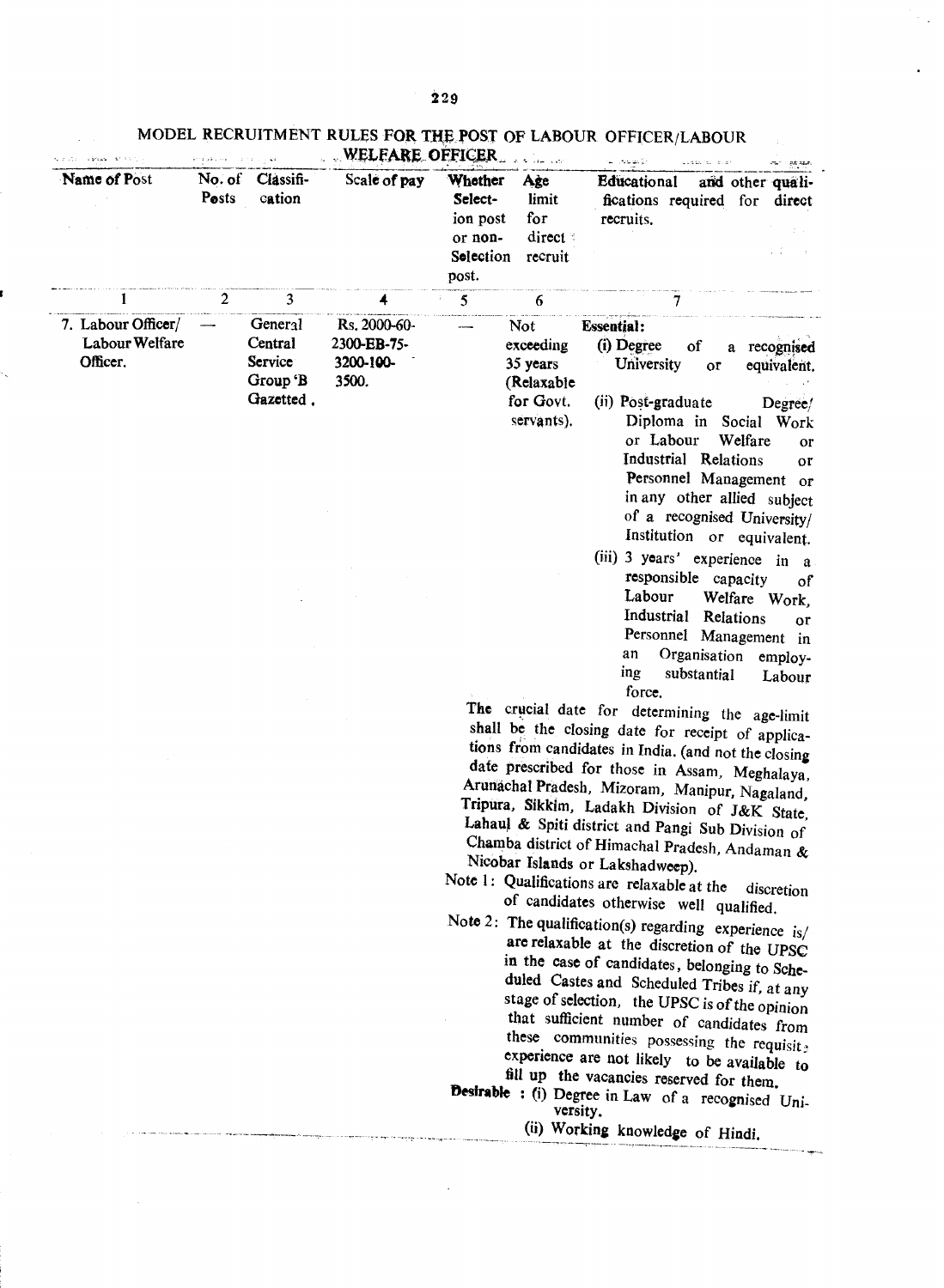| Whether age<br>and educational<br>qualifications<br>prescribed for<br>direct recruits<br>will apply in<br>the case of<br>Promotees. | Period of<br>Probation<br>if any. | Method of rectt.<br>whether by direct<br>rectt. or by<br>deputation/transfer<br>& percentage<br>of the vacancies to<br>be filled by<br>various methods. | In case of rectt.<br>by promotion/<br>deputation/transfer.<br>grades from which<br>promotion/<br>deputation/transfer<br>to be made. | If a DPC<br>exists<br>what is<br>its compo-<br>sition. | Circumstances in<br><b>UPSC</b><br>which<br>is to be consulted<br>rectt.<br>in making |
|-------------------------------------------------------------------------------------------------------------------------------------|-----------------------------------|---------------------------------------------------------------------------------------------------------------------------------------------------------|-------------------------------------------------------------------------------------------------------------------------------------|--------------------------------------------------------|---------------------------------------------------------------------------------------|
| 8                                                                                                                                   | 9                                 | 10                                                                                                                                                      | 11                                                                                                                                  | 12                                                     | 13                                                                                    |
|                                                                                                                                     |                                   |                                                                                                                                                         | @Transfer on<br>deputation                                                                                                          |                                                        |                                                                                       |

Officers under the Central/State Govts. holding analogous posts or with at least 3/8years service in posts in the scale of Rs.  $1640 - 2900/1400 - 2600$ respectively or equivalent and having experience in Labour Welfare Work.

(Period of deputation including period of deputation spent in any other ex-cadre post held immediately preceding this appointment in any other Government Department shall not exceed......years).

 $\frac{1}{2}$  : ý.

230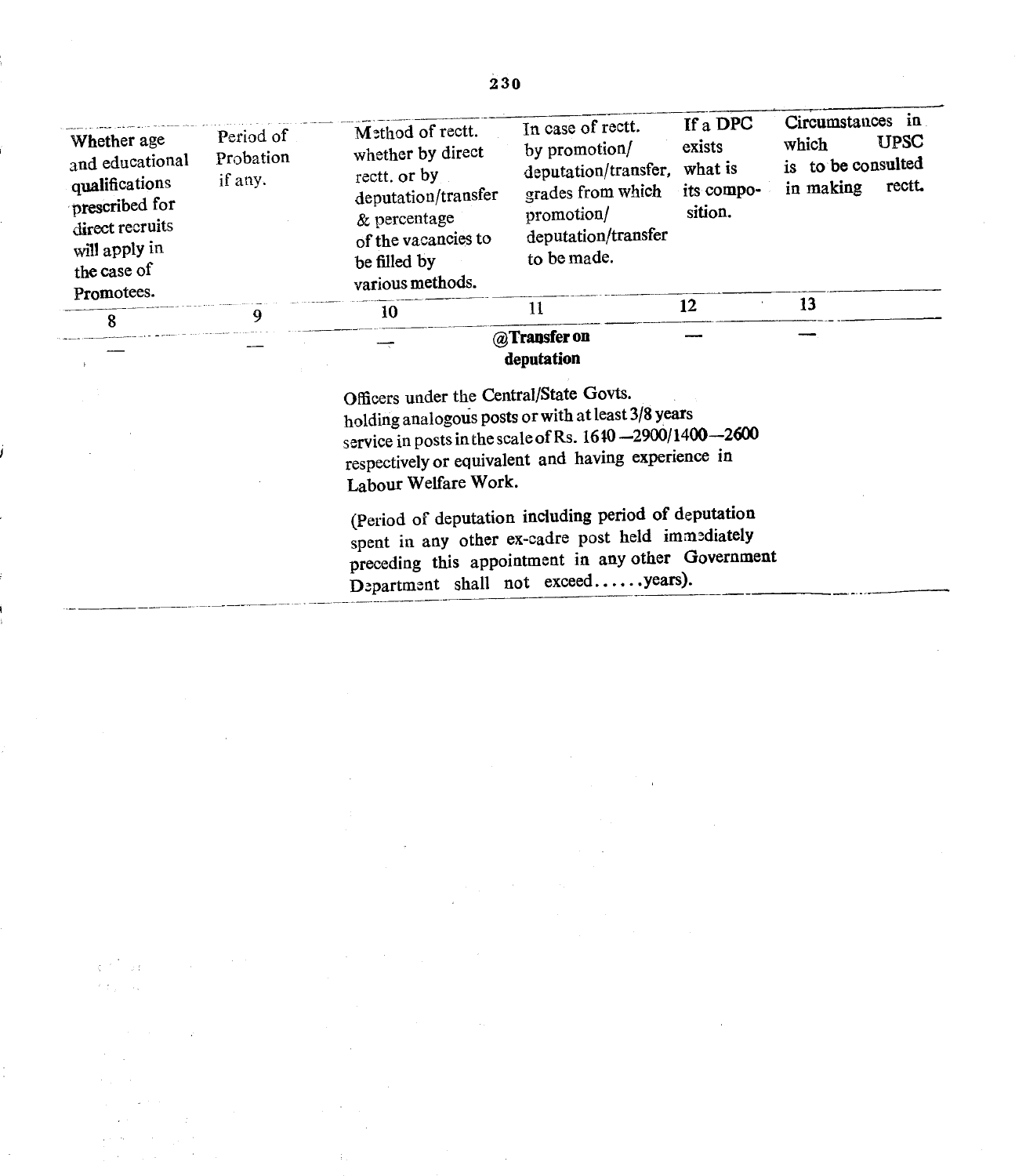## MODEL RECRUITMENT RULES FOR THE POST OF IN MINISTRY/DEPTT. OF LABOUR OFFICER/LABOUR WELFARE OFFICER

| Name of Post                                     | No. of<br>Posts. | Classifi-<br>cation.                                           | Scale of pay<br>$\prime$                                                                                                                                                                   | Whether<br>Selec-<br>tion<br>post<br>or non-<br>Selec-<br>tion post | Age<br>limit<br>for<br>direct<br>recruits                       | Educational & other quali-<br>fications required for direct<br>recruits.                                                                                                                                                                                                                                                                                                                                                                                                                                                                                                                   |
|--------------------------------------------------|------------------|----------------------------------------------------------------|--------------------------------------------------------------------------------------------------------------------------------------------------------------------------------------------|---------------------------------------------------------------------|-----------------------------------------------------------------|--------------------------------------------------------------------------------------------------------------------------------------------------------------------------------------------------------------------------------------------------------------------------------------------------------------------------------------------------------------------------------------------------------------------------------------------------------------------------------------------------------------------------------------------------------------------------------------------|
| $\mathbf{I}$                                     | £.               | 3                                                              | 4                                                                                                                                                                                          | 5                                                                   | 6                                                               |                                                                                                                                                                                                                                                                                                                                                                                                                                                                                                                                                                                            |
| 8. Labour Officer/<br>Labour Welfare<br>Officer. |                  | <b>General</b><br>Central<br>Service<br>Group 'B'<br>Gazetted. | Rs. 2000-60-<br>2300-EB-<br>75-3200.<br>The crucial date for deter mining the<br>shall be the closing date for receipt of applica-<br>tions from candidates inI ndia. (and not the closing |                                                                     | <b>Not</b><br>30 years<br>(Relaxable<br>servants).<br>age-limit | <b>Essential:</b><br>exceeding (i) Degree of a recognised<br>University or equivalent.<br>for Govt. (ii) Post-graduate<br>Degree/<br>Diploma in Social Work<br>or Labour Welfare<br>or<br>Industrial<br>Relations<br>$\Omega$ <sup>r</sup><br>Personael Management or<br>in any other allied subject<br>of a recognised University/<br>Institution or equivalent.<br>(iii) 2 years' experience in a<br>responsible capacity<br>οf<br>Labour Welfare<br>Work,<br>Industrial Relations<br>or<br>Personnel Management in<br>an Organisation employ-<br>substantial<br>ing<br>Labour<br>force. |

date prescribed for those in Assam, Meghalaya, Arunachal Pradesh, Mizoram, Manipur, Nagaland, Tripura, Sikkim, Ladakh Division of J&K State, Lahaul & Spiti district and Pangi Sub Division of Chamba district of Himachal Pradesh, Andaman & Nicobar Islands or Lakshadweep).

- Note. 1: Qualifications are relaxable at the discretion. of the UPSC in case of candidates otherwise well qualified.
- Note. 2: The qualification(s) regarding experience is/ are relaxable at the discretion of the UPSC, in the case of candidates belonging to Scheduled Castes and Scheduled Tribes if, at any stage of selection, the UPSC is of the opinion that sufficient number of candidates from these communities possessing the requisite experience are not likely to be available to fill up the vacancies reserved for them. Desirable: $-(i)$  Degree in law of a recognised

University.

(ii) Working knowledge of Hindi.